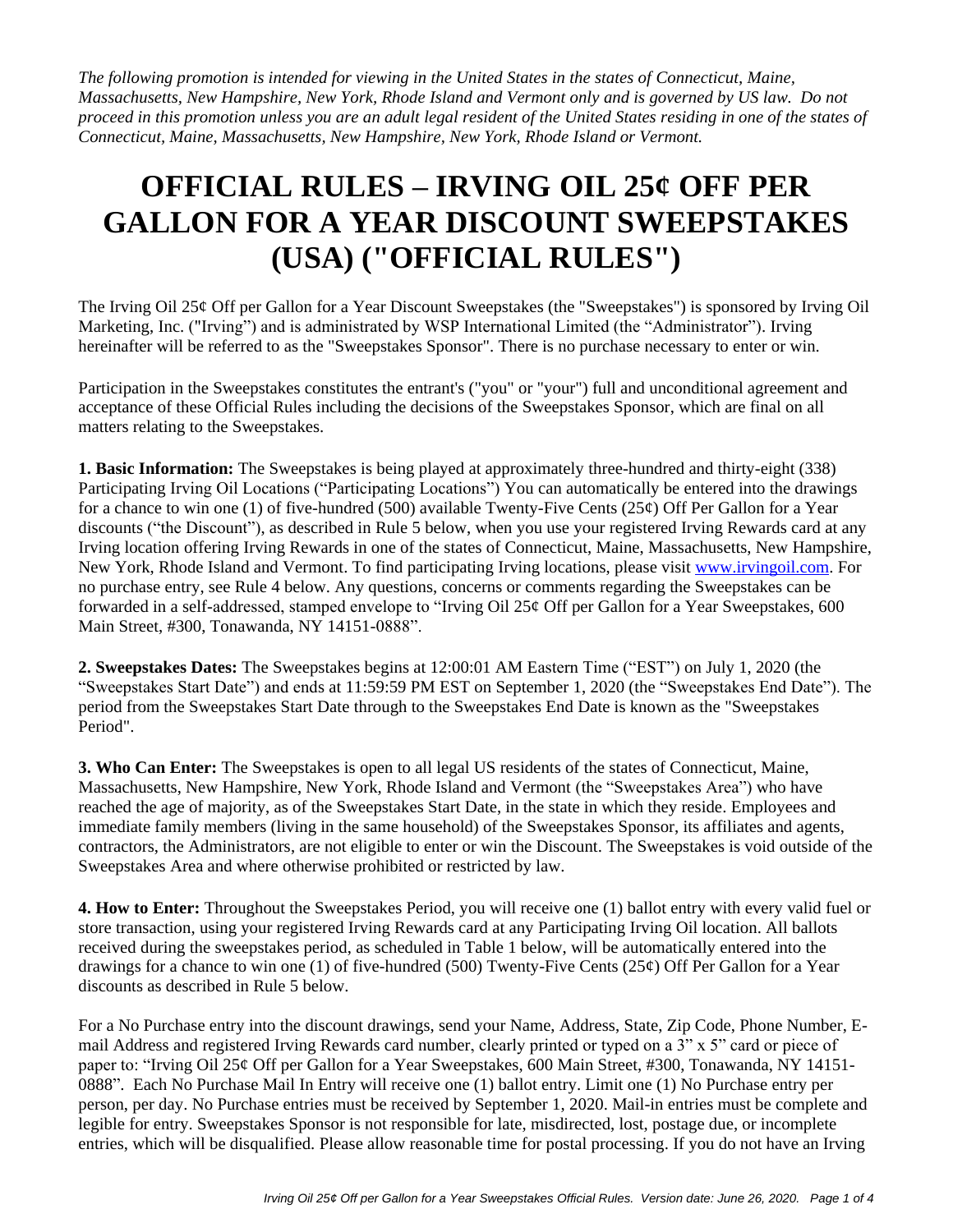Rewards card, pick one up free of charge at any Participating Location. Only Registered Irving Rewards card members will be eligible to win the Discount in the Sweepstakes as outlined hereinafter. There is no purchase or fee required to register your Irving Rewards card. To register your Irving Rewards card, go to www.theirving.com. Please allow up to seven (7) days from the day that you register your new Irving Rewards card to be entered into the Sweepstakes drawing.

**5. Discount Details:** There will be a total of five-hundred (500) Sweepstakes Drawings held throughout the Sweepstakes Period to award a total of five-hundred (500) Twenty-Five Cents (25¢) Off Per Gallon for a Year discounts. Value of discount depends on fill volumes upon redemption. The Discount will be awarded as 25¢ per gallon fuel discount (up to a 20 gallon limit) at Irving Oil gas stations for the next 42 visits of fuel during the twenty-four (24) month period following the date of Discount redemption. Irving Rewards fuel discount terms and conditions apply, see [irvingoil.com/rewards](https://www.irvingoil.com/rewards) for details.

See Table 1 below for the transaction periods and schedule of the draws. Discount winners will be randomly drawn from amongst all eligible entries received during each qualifying period, as shown in Table 1 below, at the offices of the Sweepstakes Sponsor.

| <b>Discount</b>                                                 | <b>Qualifying Period to Receive</b><br><b>Ballots</b> | <b>Draw Date</b>                                                            | # of<br><b>Discounts</b> |
|-----------------------------------------------------------------|-------------------------------------------------------|-----------------------------------------------------------------------------|--------------------------|
| Twenty-Five Cents $(25¢)$ Off Per<br>Gallon for a Year discount | July 1 to July 14, 2020                               | 10 Discount Winners<br>Drawn on July 15, 2020                               | 10                       |
|                                                                 | July 1 to September 1, 2020                           | 1 Discount Winner<br>Drawn per Participating<br>Location on September<br>2. | 388                      |
|                                                                 | July 1 to September 1, 2020                           | 152 Discount Winners<br>Drawn on September 2,<br>2020                       | 152                      |
| <b>Total</b>                                                    |                                                       |                                                                             | 500                      |

## **Table 1- Draw Schedule:**

**6. Notification and Redemption:** If you have been drawn as a selected discount winner, the Sweepstakes Sponsor or Administrator will notify you via e-mail and / or phone using the information provided in the entry or associated with your Irving Rewards account. If the selected winner does not respond to the Sweepstakes Sponsor's or Administrator's notification within three (3) days of the Sweepstakes Draw and the Sweepstakes Sponsor or Administrator has made two (2) separate contact attempts, the potential winner will be disqualified and a new potential winner may be drawn from among the eligible entries. As a condition of awarding the Discount, winner must have completed, within one (1) day of receipt, the Sweepstakes Sponsor's Statement of Compliance, Release, and Indemnity Agreement ("Release Form") under which, among other matters, the winner confirms his/her compliance and eligibility with these Official Rules and releasing the Sweepstakes Sponsor, Administrators, affiliates, subsidiaries, advertising and promotional agencies, and the directors, officers, partners, dealers, employees and agents of each of the foregoing, from and against any and all liability arising from or in connection with participation in the Sweepstakes or the acceptance, possession or use/misuse of the Discount (or any portion thereof). The discount winner must also provide proof of identity to a valid representative of the Sweepstakes Sponsor or Administrators. If a potential winner fails to return the required documents and provide proof of identity in accordance with these Rules, or is found to have violated the rules of the Sweepstakes in any way, or if any Discount or Discount notification from the Sweepstakes Sponsor is returned as undeliverable, the potential winner will be disqualified and will be deemed to have forfeited the Discount in question. In the case of forfeit, the Sweepstakes Sponsor may hold a random drawing to select an alternate Discount winner. Discounts will be automatically applied to the discount winners' Irving Rewards Card. Winner is solely responsible for any taxes on Discount award. All costs and expenses are the sole responsibility of the winner.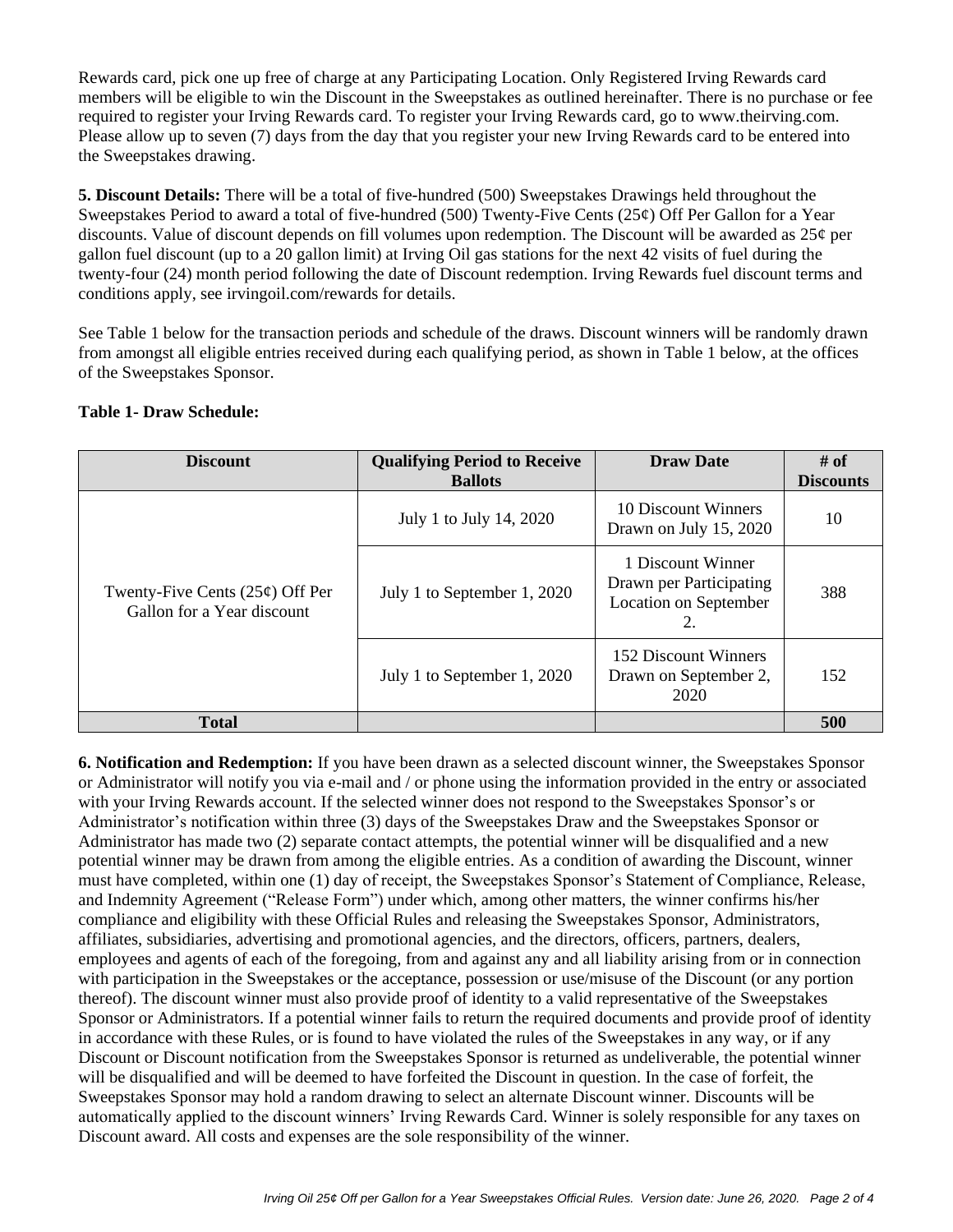**7. Publicity:** Acceptance of the Discount constitutes permission for Sweepstakes Sponsor to use the winner's name, likeness, voice and comments for advertising and promotional purposes worldwide in any media without limitation and without additional compensation unless prohibited by law. The name of the Discount Winners may be published on [www.irvingoil.com.](http://www.theirving.com/)

**8. Odds:** Odds of winning will depend on the total number of eligible entries received through all methods of entry during the Sweepstakes Period.

**9. Restrictions:** The following are prohibited and will result in automatic disqualification from the Sweepstakes: (1) using any method that artificially increases odds of winning; (2) non-compliance with these Official Rules; and (3) any other act which the Sweepstakes Sponsor determines in its sole discretion, jeopardizes the integrity or proper conduct of the Sweepstakes.

**10. Privacy:** Sweepstakes Sponsor will be collecting personal data about you for the administration of the Sweepstakes and for purposes of internal market research. No such personal data will be transferred or sold to any third party except in the following circumstances:

- when you give us permission to do so;
- when, in good faith, we believe the law requires disclosure;
- to affiliated companies, provided that our affiliated companies and their agents and advisors and their respective employees are restricted from using the information for any other purpose other than as described in these Official Rules; and

• to our respective agents for data processing purposes, our respective professional advisors and promotional and marketing agencies, provided that such agents, professional advisors and promotional and marketing agencies are restricted from using the information for any purpose other than as described in these Official Rules.

Sweepstakes Sponsor may match aggregated, statistical use information to parameters established by third parties, without releasing user information. This information will not contain any personally identifiable information. Sweepstakes Sponsor may share aggregate information with trading partners, co-branded sites, participating sponsors and advertisers; however, this aggregated information will not contain personally identifiable information.

**11. Winners' List:** The name of the winners will be available until September 1, 2021 by emailing [gamemaster@irvingrewardscard.com](mailto:gamemaster@irvingrewardscard.com) or by mail at "Irving Oil 25¢ Off per Gallon for a Year Sweepstakes, 600 Main Street, #300, Tonawanda, NY 14151-0888".

**12. General Terms and Conditions:** This Sweepstakes is void outside the Sweepstakes Area and where prohibited by law, and is subject to all applicable federal, state, and local laws and regulations. By accepting any Discount, winners acknowledge that the Sweepstakes Sponsor and has neither made, nor is in any manner responsible or liable for any representations, guarantees or warranties, express or implied, in fact or in law, regarding any awarded Discount, including but not limited to its quality, merchantability or mechanical condition. BY PARTICIPATING IN THE SWEEPSTAKES, EACH ENTRANT AGREES TO RELEASE AND HOLD THE SWEEPSTAKES SPONSOR, ADMINSITRATOR, OFFICERS, DIRECTORS, SHAREHOLDERS, AGENTS, PARENT COMPANIES, AFFILIATES, SUBSIDIARIES, ADVERTISING, PROMOTION, FULFILLMENT AGENCIES AND LEGAL ADVISORS (COLLECTIVELY THE "RELEASED PARTIES"), HARMLESS FROM ANY AND ALL LOSSES, DAMAGES, COSTS, EXPENSES, LIABILITIES, RIGHTS, CLAIMS AND ACTIONS OF ANY KIND ARISING FROM OR IN CONNECTION WITH PARTICIPATION IN THE SWEEPSTAKES OR THE ACCEPTANCE, POSSESSION, OR USE OF ANY DISCOUNT, INCLUDING WITHOUT LIMITATION, ANY LOSS, PERSONAL INJURY, DEATH, PROPERTY DAMAGE, AND CLAIMS BASED ON PUBLICITY RIGHTS, DEFAMATION, OR INVASION OF PRIVACY, EVEN IF CLAIMED TO BE CAUSED BY THE NEGLIGENCE OF THE RELEASED PARTIES. This release and waiver is intended to be as broad as the law allows. All entries become the property of Sweepstakes Sponsor and will not be returned. Released Parties are not responsible for any injury or damage to persons or property which may be caused, directly or indirectly, in whole or in part, from an entrant's participation in the Sweepstakes or from downloading any material from the Sweepstakes